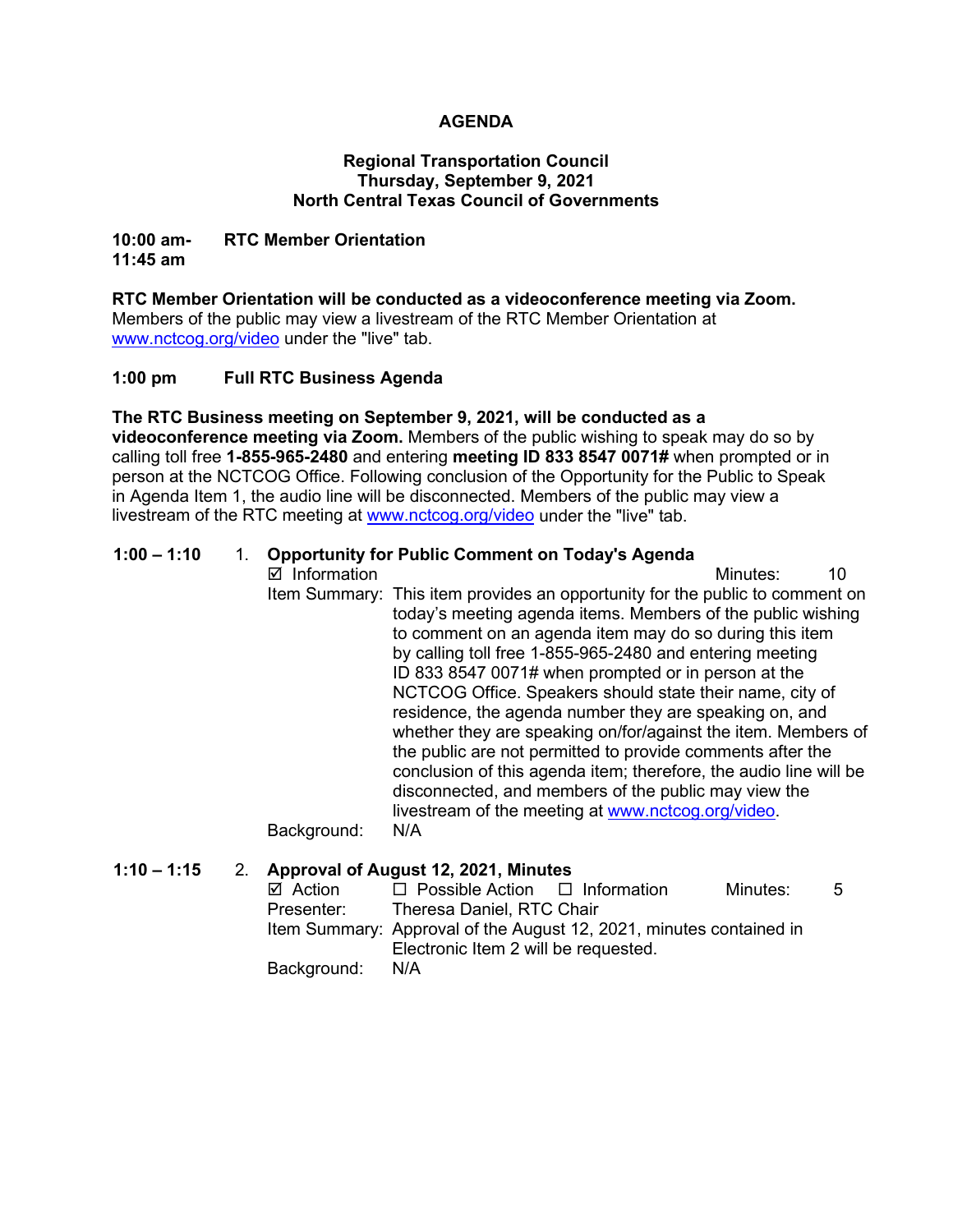## **1:15 – 1:20** 3. **Consent Agenda**

| ⊠ Action | $\Box$ Possible Action | $\Box$ Information | Minutes: |  |
|----------|------------------------|--------------------|----------|--|
|          |                        |                    |          |  |

#### 3.1. **Air Quality Funding Recommendations Related to the Environmental Protection Agency National Clean Diesel Funding Assistance Program**

Presenter: Jason Brown, NCTCOG Item Summary: Regional Transportation Council approval of funding recommendations for the North Texas Emissions Reduction Project 2020 Call for Projects (CFP) and North Texas Freight Terminal Electrification 2020 CFP will be requested. Background: The North Central Texas Council of Governments (NCTCOG) opened three different calls for projects, under three separate Environmental Protection Agency (EPA) National Clean Diesel Funding Assistance Program awards; Clean Fleets North Texas 2020 CFP, North Texas Emissions Reduction Project 2020 CFP, and North Texas Freight Terminal Electrification 2020 CFP. These CFPs award grant funds for diesel vehicle or equipment replacement projects and installation of EPA-verified electrified parking spaces and related infrastructure in North Central Texas. The most recent application deadline was July 9, 2021. For those applications received, staff has completed review, quantified emissions, and developed project funding recommendations. This initiative is an extension of clean vehicle efforts listed as Weight-of-Evidence in the current State Implementation Plan. Electronic Item 3.1.1 provides an overview of the calls for projects and staff recommendations. Electronic Item 3.1.2 and Electronic Item 3.1.3 provide detailed project listings.

Performance Measure(s) Addressed: Air Quality

3.2. **Ratification of Emergency Funding Authorization to Dallas Area Rapid Transit for Interim Funding for the Regional Vanpool Program** Presenter: Michael Morris, NCTCOG Item Summary: Ratification of emergency funding authorization to Dallas Area Rapid Transit (DART) for interim funding for the Regional Vanpool Program until new agreements are fully executed and funding is in place will be requested. Background: The North Central Texas Council of Governments (NCTCOG) is currently working to expediate a new agreement with the Texas Department of Transportation (TxDOT) for the continuation of the Regional Vanpool Program, which is administered by DART as a subrecipient of NCTCOG. The agreement process was delayed resulting in a gap in funding for DART's vanpool program until new agreements are fully executed. NCTCOG anticipates all agreement delays will be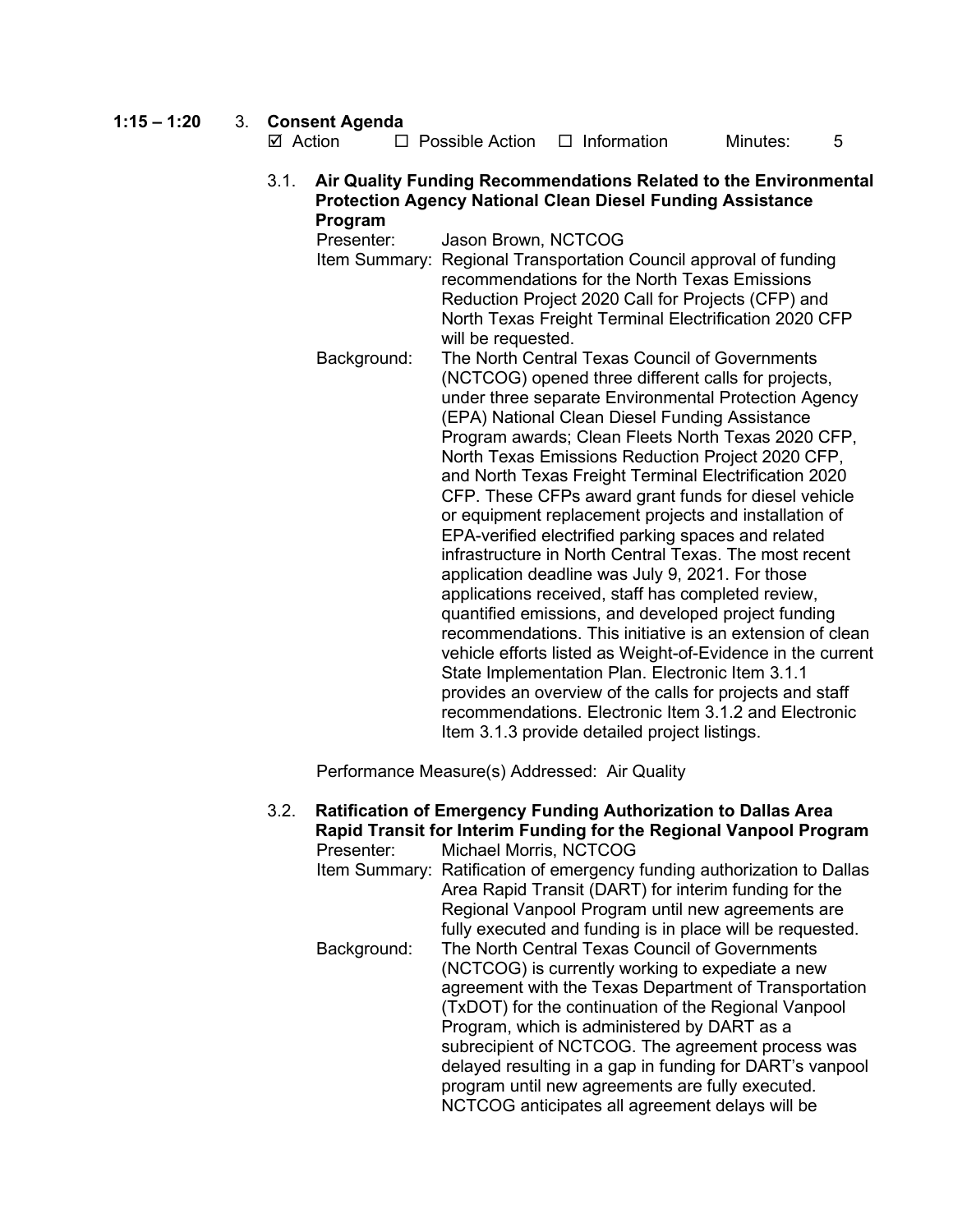resolved within 90 days, but interim funding is needed to continue vanpool service. This service is part of the air quality commitments by the Regional Transportation Council to comply with air quality requirements.

Staff requests ratification of emergency funding to DART utilizing Regional Transportation Council Local funds in an amount not to exceed \$45,000 to ensure continuation of vanpool services for DART participants.

Performance Measure(s) Addressed: Administrative, Transit

# **1:20 – 1:30** 4. **Orientation to Agenda/Director of Transportation Report**

 $\Box$  Possible Action  $\Box$  Information Minutes: 10 Presenter: Michael Morris, NCTCOG

- 1. Fiscal Year 2021 Closeout Comments
- 2. Review of Latest State Requirements for Regional Transportation Council (RTC) Meetings, James Powell, Deputy Counsel for Transportation, NCTCOG
- 3. Format of Future RTC Meetings Working with RTC Chair Theresa Daniel
- 4. Follow Up from RTC Member Orientation
- 5. D2 Light Rail Update/IH 345 Depressed Alignment (Electronic Item 4.1)
- 6. Electric Vehicle Manufacturing Facility (Electronic Item 4.2)
- 7. IH 635/IH 35E "Y" Connector Revenue Tracking
- 8. Economic Development Administration (EDA) Grant Opportunities (including "Equal Access to the Internet," Geometric Design for Autonomous Vehicles, Electric Vehicle Charging on the Move, and Next Generation Transit Signal Preemption) Versus Funding Directly to Cities or New Infrastructure Bill
- 9. RTC Meeting at the Irving Transportation Summit on August 18, 2022
- 10. North Texas Center for Mobility Technologies Project Tracking (Electronic Item  $4.3$ )
- 11. Update Regarding August 2021 and November 2021 Revisions to the 2021-2024 Transportation Improvement Program (TIP) and Statewide TIP (Electronic Item 4.4)
- 12. Dallas-Fort Worth Clean Cities Events [\(https://www.dfwcleancities.org/events\)](https://www.dfwcleancities.org/events)
- 13. Dallas-Fort Worth Clean Cities Annual Fleet Recognition (Electronic Item  $4.5$ )
- 14. Air Quality Funding Opportunities for Vehicles [\(https://www.nctcog.org/trans/quality/air/funding-and-resources\)](https://www.nctcog.org/trans/quality/air/funding-and-resources)
- 15. Status Report on Ozone (Electronic Item 4.6)
- 16. Status Report on Texas Volkswagen Environmental Mitigation Program Funding (Electronic Item 4.7)
- 17. Monthly Know Before You Fly Your Drone Workshops [\(https://www.northtexasuas.com/UAS-Taskforce#Workshops\)](https://www.northtexasuas.com/UAS-Taskforce#Workshops)
- 18. August Online Input Opportunity Minutes (Electronic Item 4.8)
- 19. September Online Input Opportunity Notice (Electronic Item 4.9)
- 20. Public Comments Report (Electronic Item 4.10)
- 21. Recent Correspondence (Electronic Item 4.11)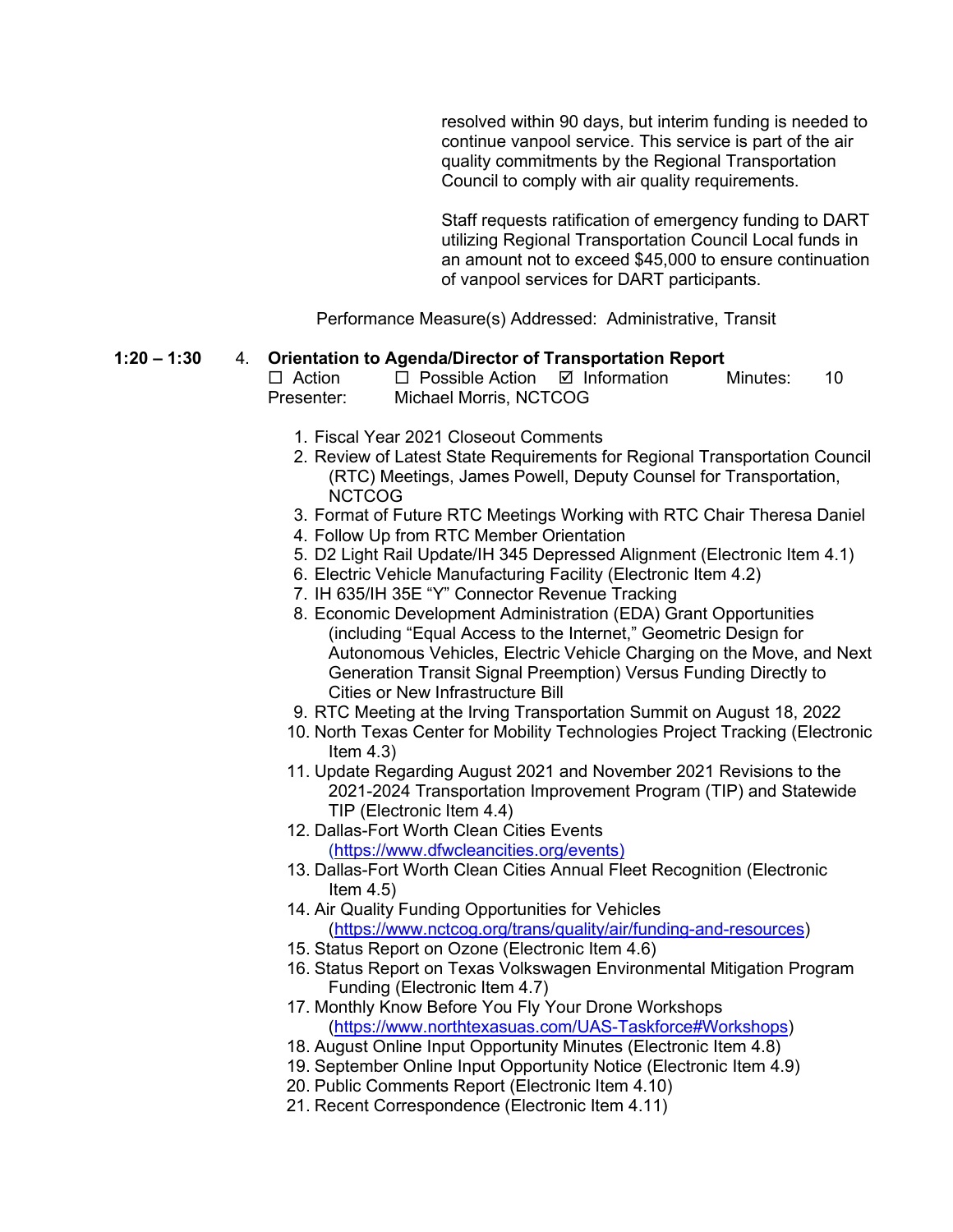- 22. Recent News Articles (Electronic Item 4.12)
- 23. Recent Press Releases (Electronic Item 4.13)

**1:30 – 1:40** 5. **SH 183 Segment 2 East: Request to the Texas Department of Transportation to Formally Initiate a Change Proposal for Cintra and Request to Cintra to Extend an RTC Financial Backstop for Design Costs**  $\boxtimes$  Action  $\Box$  Possible Action  $\Box$  Information Minutes: 10 Presenter: Michael Morris, NCTCOG Item Summary: Staff will seek approval for a Regional Transportation Council (RTC) request to the Texas Department of Transportation (TxDOT) to formally initiate a Change Proposal for Cintra on SH 183 Segment 2E and request to Cintra to extend an RTC financial backstop for design costs. Background: Staff has been working to advance SH 183 Segment 2E as the next phase of the North Tarrant Express (NTE). Cintra has an interest in certain capacity improvements to Segment 2E as a changer order under the Comprehensive Development Agreement for the NTE. In June 2020, the RTC approved a \$3 million financial backstop to permit Cintra to proceed with the design elements for Segment 2E, pending TxDOT formally issuing a "Request for Change Proposal." If TxDOT does not

> issue a Request for Change Proposal by August 31, 2021, the RTC financial backstop will be triggered absent an extension by Cintra. A map and latest financial information for the project is provided in Electronic Item 5.

Performance Measure(s) Addressed: Roadway, Safety

**1:40 – 1:50** 6. **2021 Population Estimates and New North Central Texas Council of Governments Demographic Forecast Process**

| Action      | $\Box$ Possible Action $\Box$ Information                                                                                                                                                                                                                                                                                                                                                                                                                                                                                                                                        |                                                                                                                                                                              | Minutes: | 10 |  |
|-------------|----------------------------------------------------------------------------------------------------------------------------------------------------------------------------------------------------------------------------------------------------------------------------------------------------------------------------------------------------------------------------------------------------------------------------------------------------------------------------------------------------------------------------------------------------------------------------------|------------------------------------------------------------------------------------------------------------------------------------------------------------------------------|----------|----|--|
| Presenter:  | Dan Kessler, NCTCOG                                                                                                                                                                                                                                                                                                                                                                                                                                                                                                                                                              |                                                                                                                                                                              |          |    |  |
|             | Item Summary: Results of the North Central Texas Council of Governments                                                                                                                                                                                                                                                                                                                                                                                                                                                                                                          | (NCTCOG) 2021 Current Population Estimates will be<br>highlighted as well as ongoing efforts to develop revised 2045<br>Population and Employment for the Metropolitan Area. |          |    |  |
| Background: | NCTCOG annually develops estimates of population by city as<br>of January 1 for each year which are used by local<br>governments and agencies. This data supplements estimates<br>done by the US Census. NCTOG is also currently developing<br>new forecasts of demographic activity out to the year 2045,<br>which will be used to support the ongoing update of Mobility<br>2045: the Metropolitan Transportation Plan for North Central<br>Texas. A summary of these estimates and forecasts will be<br>provided. Additional information is provided in Electronic<br>Item 6. |                                                                                                                                                                              |          |    |  |

Performance Measure(s) Addressed: Roadway, Transit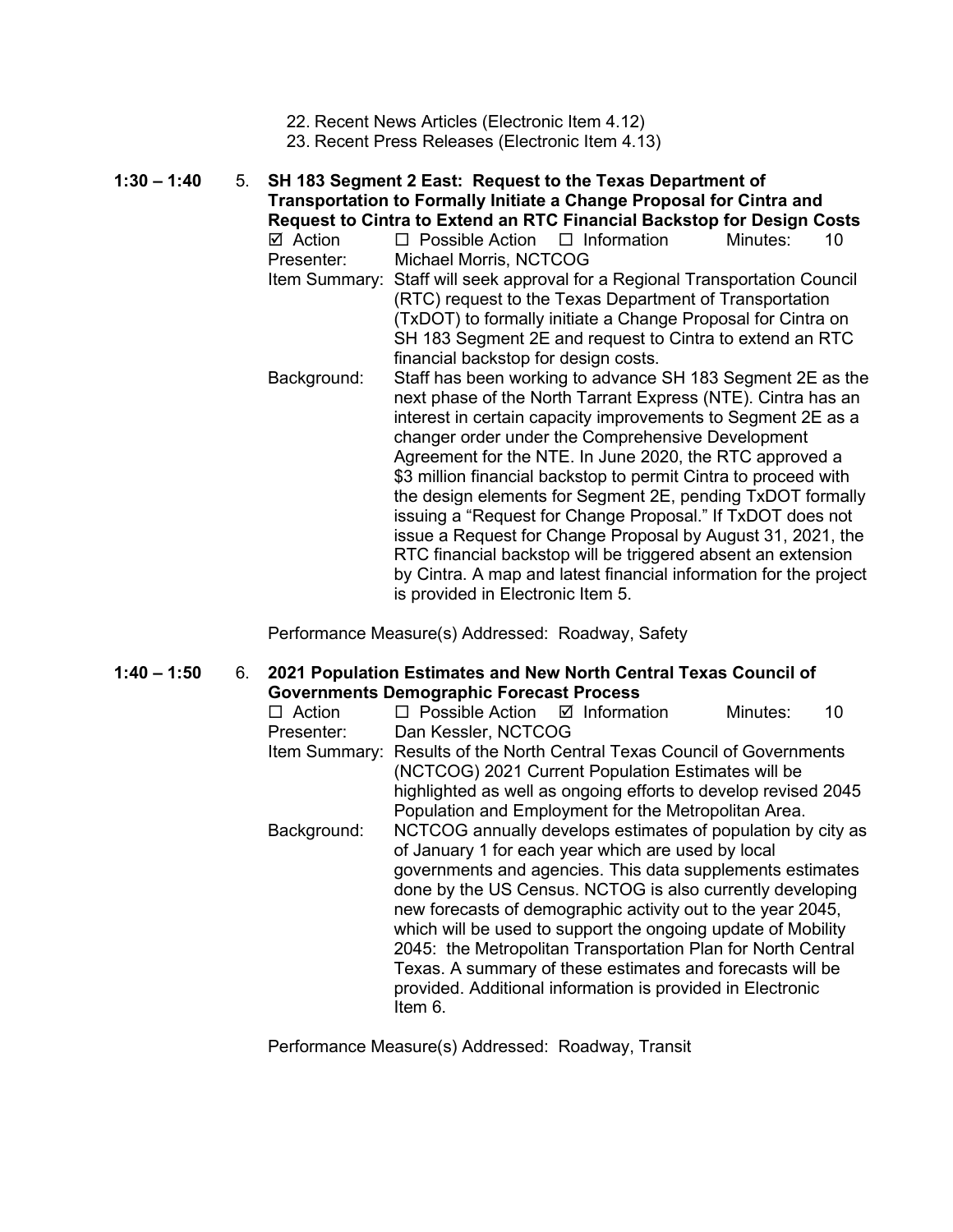#### **1:50 – 2:00** 7. **Comprehensive Map of Projects in the Region and Update on the 2022 Unified Transportation Program**

 $\Box$  Action  $\Box$  Possible Action  $\Box$  Information Minutes: 10 Presenter: Christie Gotti, NCTCOG Item Summary: Staff will provide information on active and recently completed transportation projects across the region and the latest status of the 2022 Unified Transportation Program (UTP). Background: In response to a request from a Council member, a series of maps that show all active projects in the region, as well as those that have been completed within the past five years, will be presented. An update on the 2022 UTP will also be provided. These maps, along with additional information about resources available to the public for viewing projects throughout the region and the UTP, are available in Electronic 7.1. Electronic 7.2 contains the project listings from the 2022 UTP for the Texas Department of Transportation Dallas, Fort Worth, and Paris (Hunt County) districts. A more detailed update to the 10-Year Plan based on the 2022 UTP listings will be provided at a future meeting.

Performance Measure(s) Addressed: Roadway, Transit

## **2:00 – 2:20** 8. **Metropolitan Transportation Plan: Project Selection Overview and Implications for New Passenger Rail Projects in a Post-COVID-19 Environment**

 $\Box$  Action  $\Box$  Possible Action  $\Box$  Information Minutes: 20 Presenters: Brendon Wheeler and Michael Morris, NCTCOG Item Summary: Mobility 2045 was adopted by the Regional Transportation Council (RTC) on June 14, 2018. As part of updating Mobility 2045, staff will provide an overview of the process for projects to be included in the plan, and once selected, the various pathways to funding through prioritization efforts. Background: Following RTC adoption of Mobility 2045, staff and partner agencies have been working toward implementing the plan. These efforts include planning and project development tasks, projects in construction, and coordination with the public and our transportation partners. Federal guidelines require the Dallas-Fort Worth region to update the long-range transportation plan a minimum of every four years. In addition, the Mobility 2045 Update must demonstrate transportation conformity. The updated plan will include a new financial plan and necessary refinements to projects in the current Mobility 2045 plan.

> Staff will discuss the possible staging of future passenger rail projects as part of the air quality and transportation conformity process. This topic is timely due to upcoming decisions related to the D2 Dallas Area Rapid Transit rail line. Transportation policy officials in the region should consider recent transit ridership trends, recent demographic trends (as discussed in Item 6), new national legislation anticipated by the end of the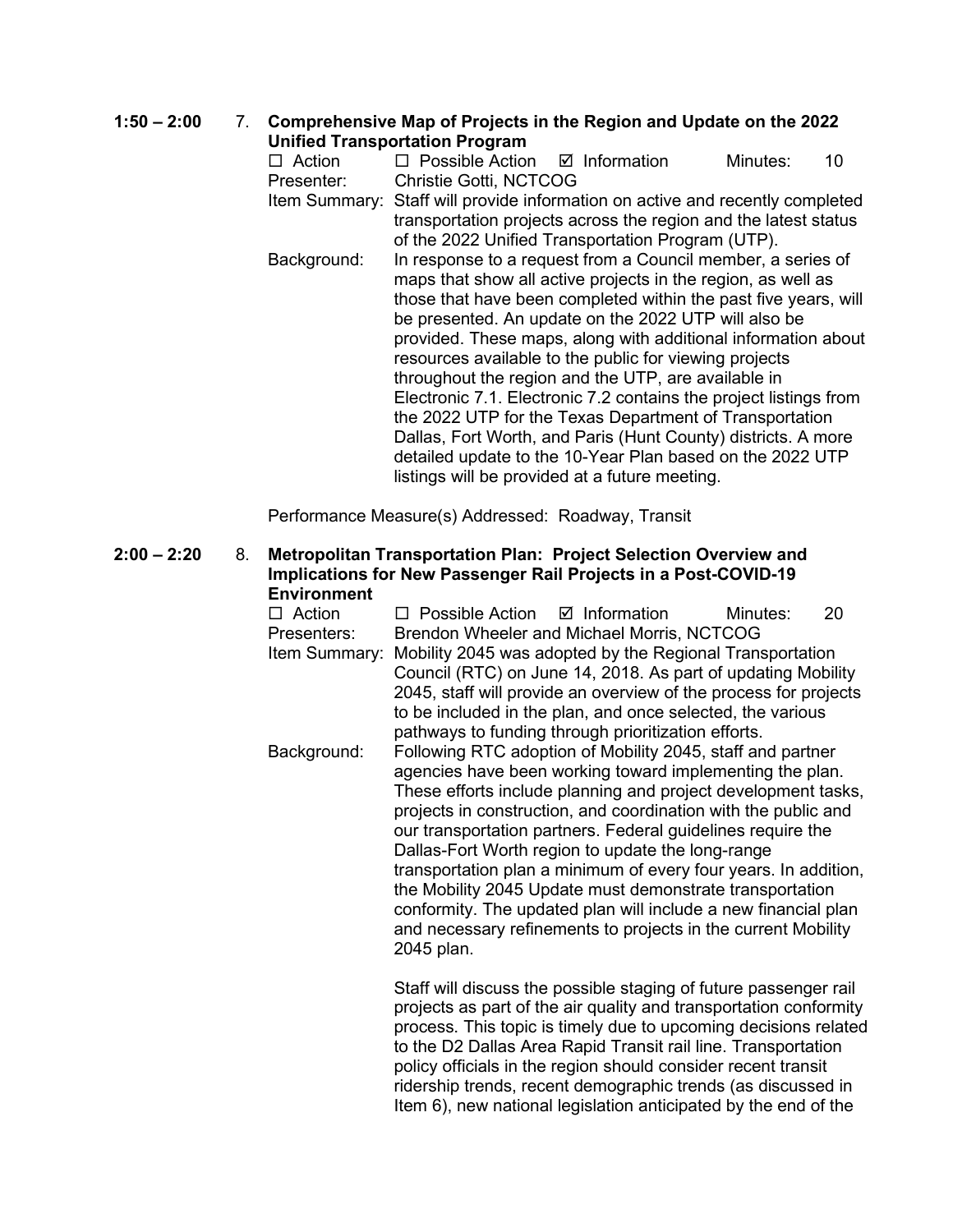month, and next generation traffic signal improvements aiding roadway bus operations.

During the RTC meeting on July 14, 2021, staff was asked to provide an overview of the plan update process so new members can understand how projects are selected for Mobility 2045.

Performance Measure(s) Addressed: Roadway, Transit

## **2:20 – 2:25** 9. **US 75 Implementation/Policy Position**

| $\Box$ Action | □ Possible Action<br><br>$\Box$ Information                                                             |                                                                                                                                                                                                                                                                                                                                                                                                                                                                                                                                                                                                                                                                                                                                                                                    | Minutes: | 5 |  |  |  |
|---------------|---------------------------------------------------------------------------------------------------------|------------------------------------------------------------------------------------------------------------------------------------------------------------------------------------------------------------------------------------------------------------------------------------------------------------------------------------------------------------------------------------------------------------------------------------------------------------------------------------------------------------------------------------------------------------------------------------------------------------------------------------------------------------------------------------------------------------------------------------------------------------------------------------|----------|---|--|--|--|
| Presenter:    | Dan Lamers, NCTCOG                                                                                      |                                                                                                                                                                                                                                                                                                                                                                                                                                                                                                                                                                                                                                                                                                                                                                                    |          |   |  |  |  |
|               | Item Summary: Staff will provide an update on the US 75 corridor<br>implementation and policy position. |                                                                                                                                                                                                                                                                                                                                                                                                                                                                                                                                                                                                                                                                                                                                                                                    |          |   |  |  |  |
| Background:   | be found in Electronic Item 9.                                                                          | The Texas Department of Transportation (TxDOT), in<br>partnership with local jurisdictions and the North Central Texas<br>Council of Governments, has been working to determine an<br>option for the traditional high-occupant vehicle (HOV) lane<br>along the US 75 corridor. TxDOT recently received grant<br>funding to implement a pilot project on the corridor to evaluate<br>the effectiveness of allowing single-occupant vehicles to utilize<br>the HOV lane while providing an incentive to HOVs. The HOV<br>incentive would be provided via the existing GoCarma<br>application that is currently utilized on the TEXpress Lanes.<br>Staff will provide an overview of the project, schedule and<br>policy positions to support this effort. Additional information can |          |   |  |  |  |

Performance Measure(s) Addressed: Air Quality, Congestion

## **2:25 – 2:30** 10. **Update Regarding Lapsing Federal Funding**   $\Box$  Possible Action  $\Box$  Information Minutes: 5 Presenter: Christie Gotti, NCTCOG Item Summary: Staff will brief the Council on the lapse of Congestion Mitigation and Air Quality Improvement Program (CMAQ) funds in Fiscal Year (FY) 2020 and the potential lapse of Transportation Alternatives Set-Aside (TASA) funds that was discussed with the Council earlier in the year. Background: In April 2021, the Texas Department of Transportation (TxDOT) informed the North Central Texas Council of Governments (NCTCOG) that \$23,940,109 of CMAQ funding had lapsed at the end of FY2020. At the time, NCTCOG was under the impression that \$16 million in carryover funds were available from FY2020 for obligation in FY2021. Staff will brief the Council on discussions that have occurred with TxDOT since that time and implications to the region moving forward. Earlier in the year, TxDOT indicated that \$7,095,497 in TASA funds were at risk of lapsing if not obligated by August 31,

2021. Through the efforts of TxDOT and awardees, sufficient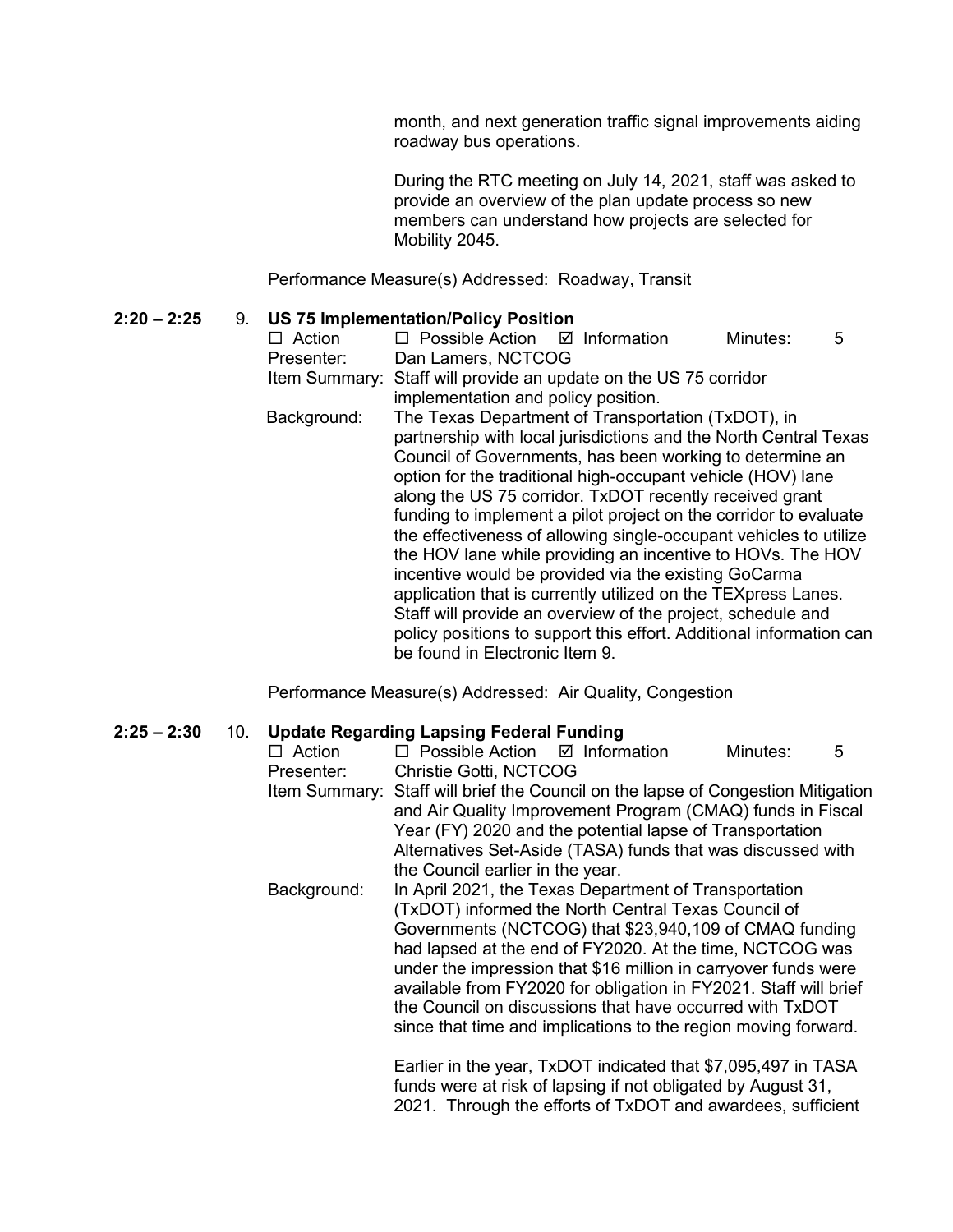funding was obligated to avoid a lapse in FY2021. The risk continues for FY2022, so project tracking efforts will continue. Additional information is available in Electronic Item 10.

Performance Measure(s) Addressed: Roadway, Air Quality

## **2:30 – 2:35** 11. **State and Federal Legislative Update**

- $\Box$  Action  $\Box$  Possible Action  $\Box$  Information Minutes: 5 Presenter: Rebekah Hernandez, NCTCOG Item Summary: Staff will provide an update on State and federal legislative actions related to transportation and air quality issues affecting the Dallas-Fort Worth area. Legislative actions to be covered include the following:
	- Summary of Approved Bills in the  $87<sup>th</sup>$  Texas Legislature (Electronic Item 11)
	- Update on Special Session of the Texas Legislature • Federal Infrastructure Bill Update
- Background: This item will allow staff to provide updates on key positions of the Regional Transportation Council. The regular session of the 87<sup>th</sup> Texas Legislature concluded on May 31, 2021, and was followed by two special legislative sessions called by the Governor. The 117<sup>th</sup> US Congress convened on January 3, 2021, and continues to make progress on an infrastructure bill.

Performance Measure(s) Addressed: Roadway, Air Quality

#### **2:35 – 2:40** 12. **Status Report on Electric Vehicles and National Drive Electric Week**

 $\Box$  Action  $\Box$  Possible Action  $\Box$  Information Minutes: 5 Presenter: Lori Clark, NCTCOG Item Summary: Staff will provide an update on the status of the electric vehicle (EV) industry, as well as adoption in North Texas. Upcoming National Drive Electric Week (NDEW) events will also be highlighted. Background: The North Central Texas Council of Governments (NCTCOG) continues to encourage EV adoption as a strategy to improve local air quality by reducing transportation system emissions. As the industry matures, availability and adoption of this technology continues to grow in both the passenger vehicle and heavy-duty sectors. Staff has also begun planning National Drive Electric Week activities, including both in-person and virtual opportunities for consumers and fleets to learn more about current options. NDEW is between September 25- October 3, 2021. Additional details are available in Electronic Item 12.

Performance Measure(s) Addressed: